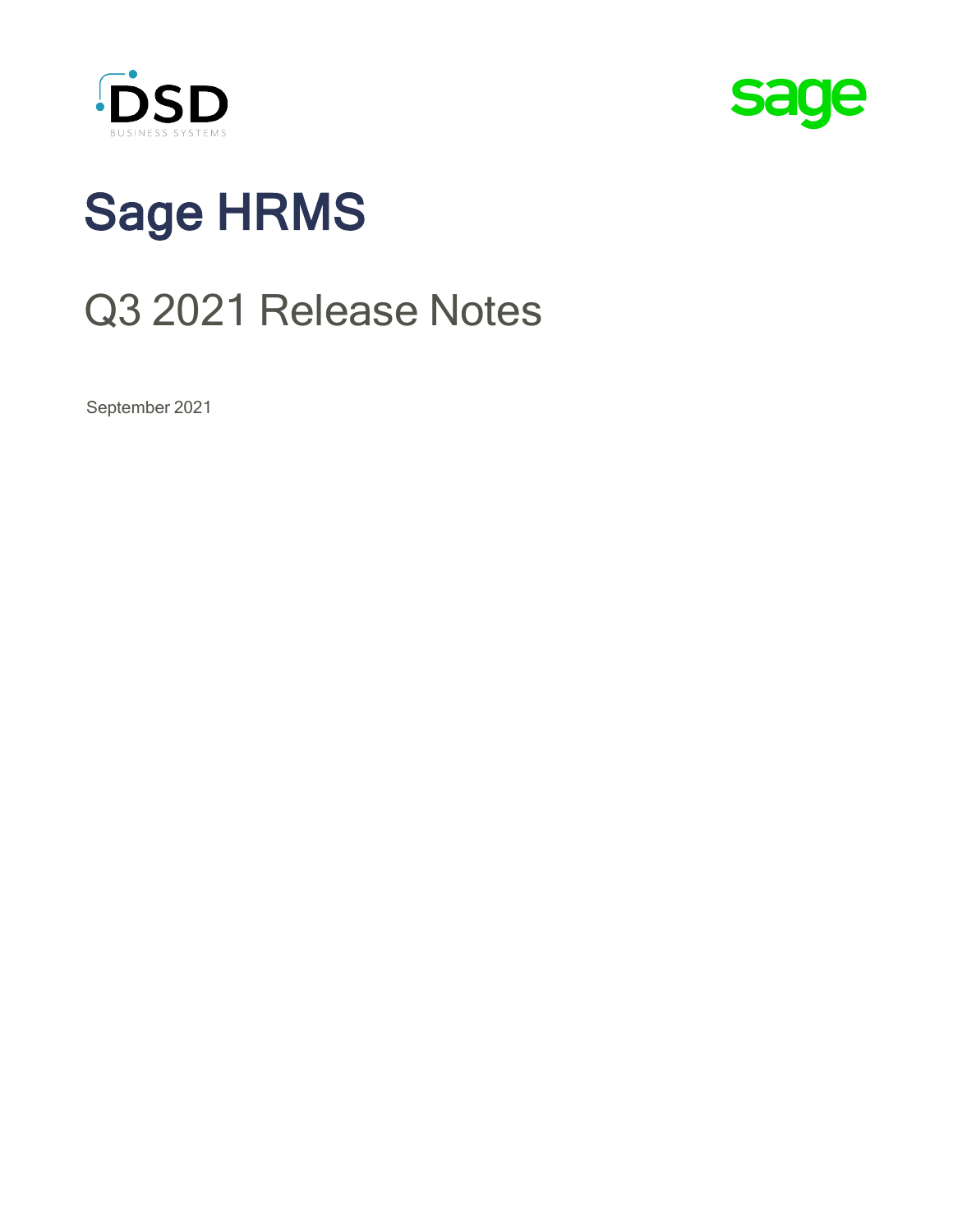This is a publication of Sage Software, Inc.

© 2021 The Sage Group plc or its licensors. All rights reserved. Sage, Sage logos, and Sage product and service names mentioned herein are the trademarks of The Sage Group plc or its licensors. All other trademarks are the property of their respective owners.

Last updated: September 15, 2021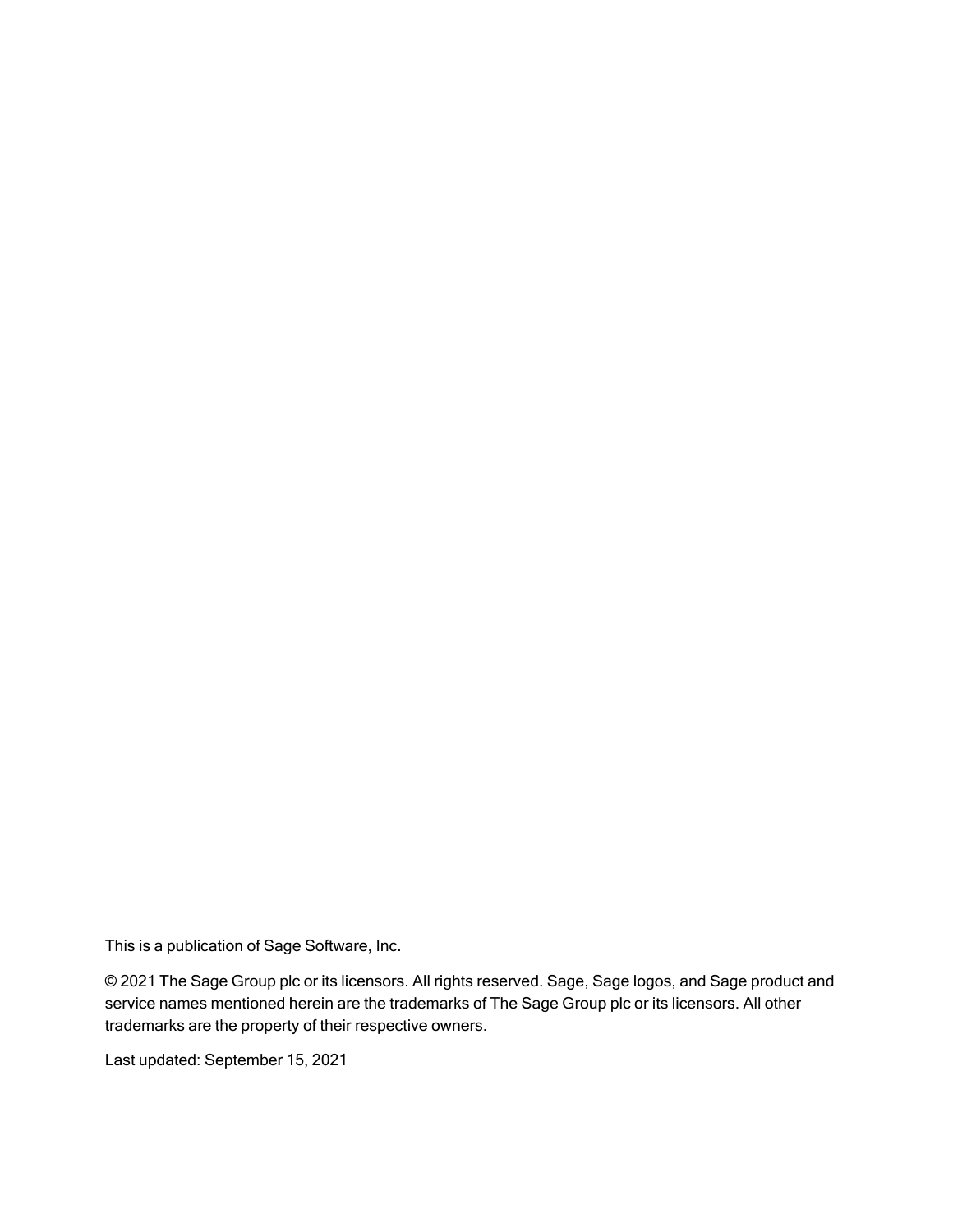# **Contents**

| U.S. Payroll Tax Updates <b>Manual According to Payroll Tax</b> 2                                                                                                                                                             |                |
|-------------------------------------------------------------------------------------------------------------------------------------------------------------------------------------------------------------------------------|----------------|
|                                                                                                                                                                                                                               |                |
|                                                                                                                                                                                                                               |                |
|                                                                                                                                                                                                                               |                |
|                                                                                                                                                                                                                               |                |
|                                                                                                                                                                                                                               |                |
|                                                                                                                                                                                                                               |                |
|                                                                                                                                                                                                                               |                |
|                                                                                                                                                                                                                               |                |
|                                                                                                                                                                                                                               |                |
|                                                                                                                                                                                                                               |                |
| U.S. Payroll product updates manufactured and contact the control of the control of the U.S. Payroll product updates                                                                                                          |                |
|                                                                                                                                                                                                                               |                |
|                                                                                                                                                                                                                               |                |
|                                                                                                                                                                                                                               |                |
|                                                                                                                                                                                                                               |                |
|                                                                                                                                                                                                                               |                |
|                                                                                                                                                                                                                               | 8 <sup>1</sup> |
|                                                                                                                                                                                                                               |                |
| Downloading the product update manufactured and contact the product of the set of the set of the product update                                                                                                               |                |
| Installing the product update manufactured and the control of the state of the state of the state of the state of the state of the state of the state of the state of the state of the state of the state of the state of the |                |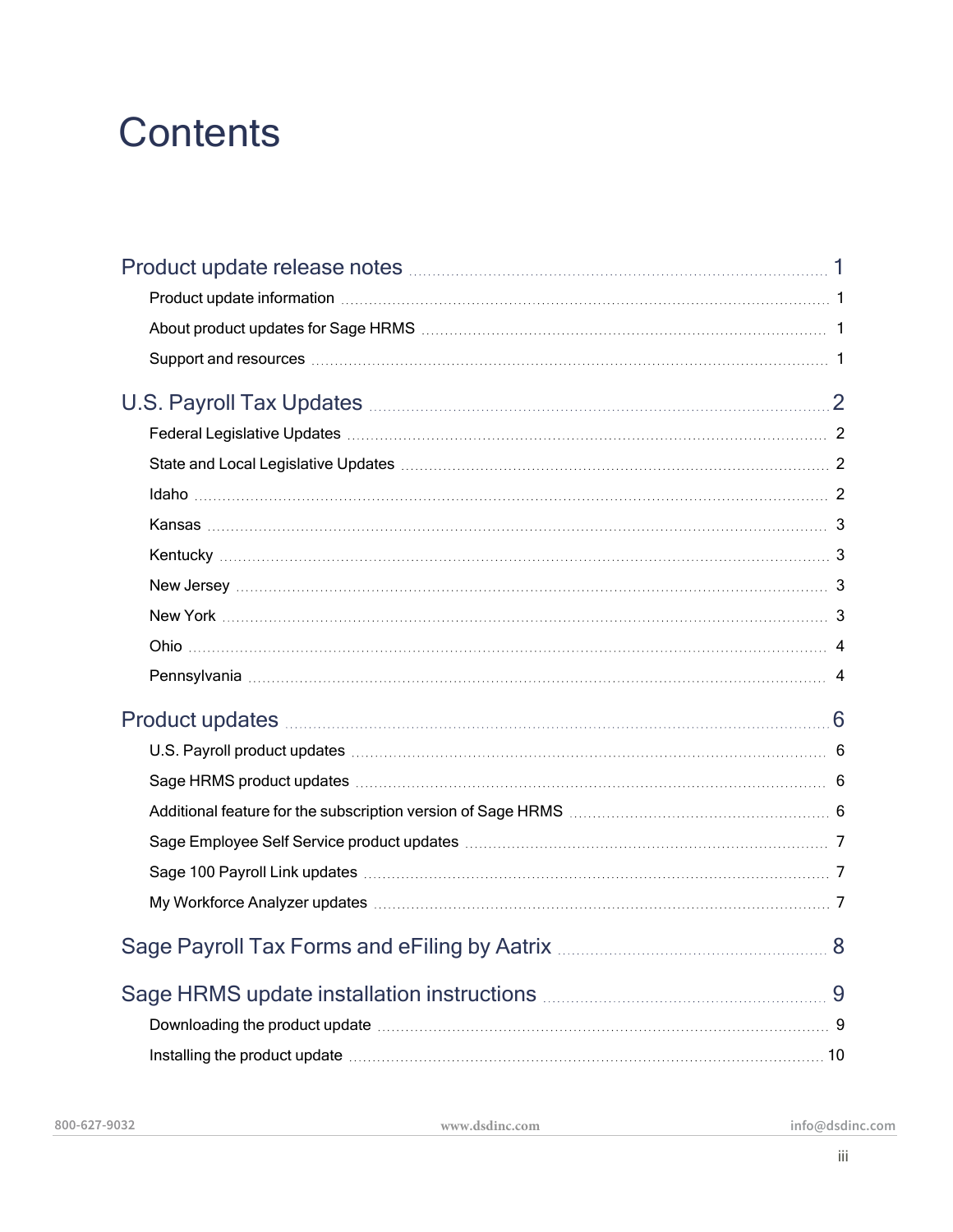| Verifying the product update measurements are not applicable to the product update measurement. 11 |  |
|----------------------------------------------------------------------------------------------------|--|
|                                                                                                    |  |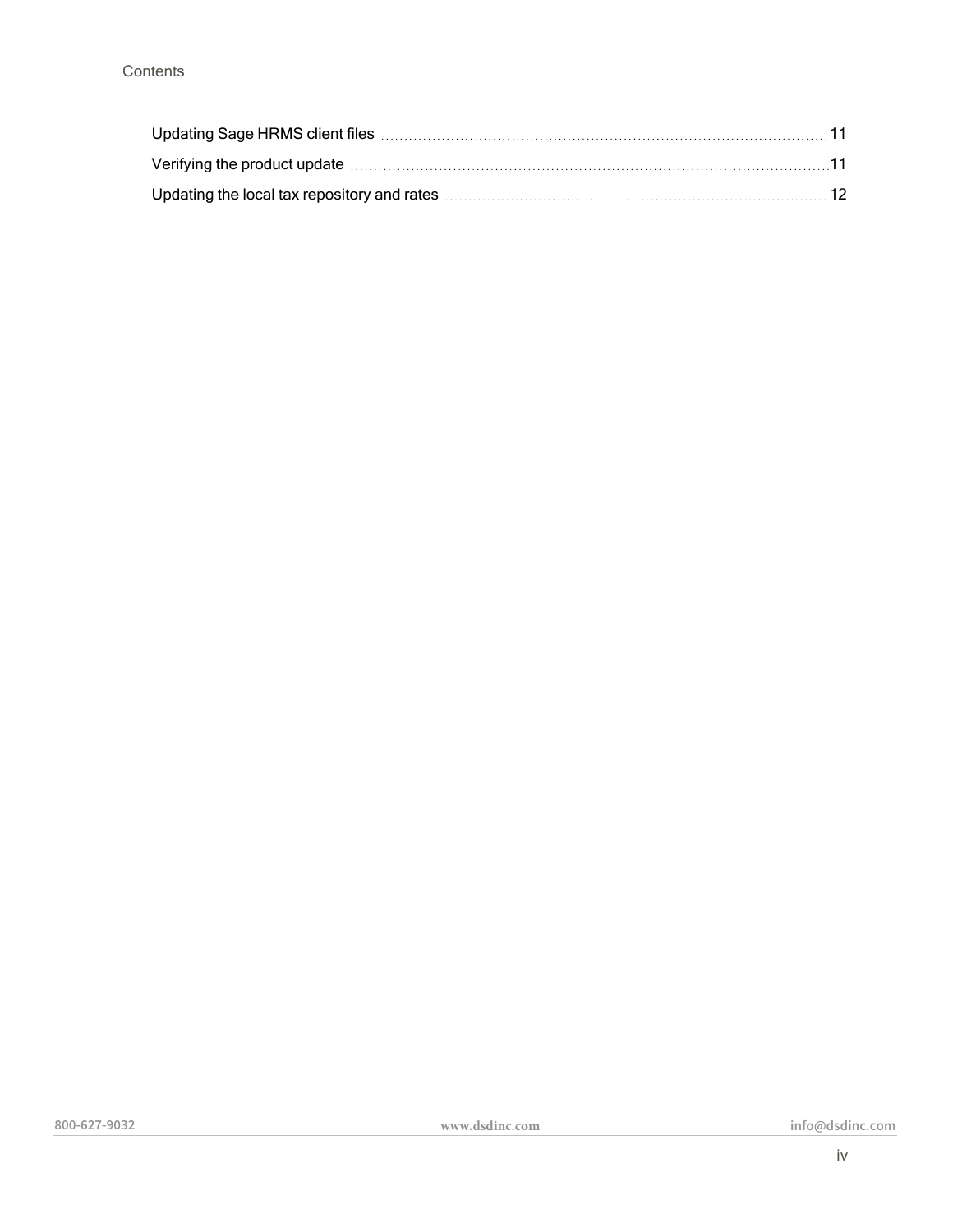# <span id="page-4-0"></span>Product update release notes

Important! All customers who update, maintain, and use Sage HRMS or Sage Employee Self Service should read these release notes to obtain valuable information about changes to the software program and payroll legislative database.

### <span id="page-4-1"></span>Product update information

Product: Sage HRMS and Sage Employee Self Service

<span id="page-4-2"></span>Version: Product Update Q3 2021

### About product updates for Sage HRMS

Sage HRMS product updates are cumulative. This means that supported taxes, rates, and forms, all previous updates for this product and version, and any hot fixes or patches previously released are incorporated into this update.

<span id="page-4-3"></span>Sage Employee Self Service product updates include the full product build.

### Support and resources

Sage strives to provide you with the best help and support in the industry. If you have a question, we're here to help!

- Help and documentation: Many answers to common questions can be found in the help and documentation included with Sage HRMS. Visit the [Sage HRMS Product Documents website](http://cdn.na.sage.com/docs/en/customer/hrms/documentation.htm) for access to more documents.
- Sage City: Visit [https://sagecity.na.sage.com](http://sagecity.na.sage.com/support_communities/sage_hrms/) for blogs, tips, and guidance specific to Sage HRMS.
- Customer Support: For support resources, visit the [Sage City Customer Resources page,](https://www.sagecity.com/global-resources) select your country, and then select your product.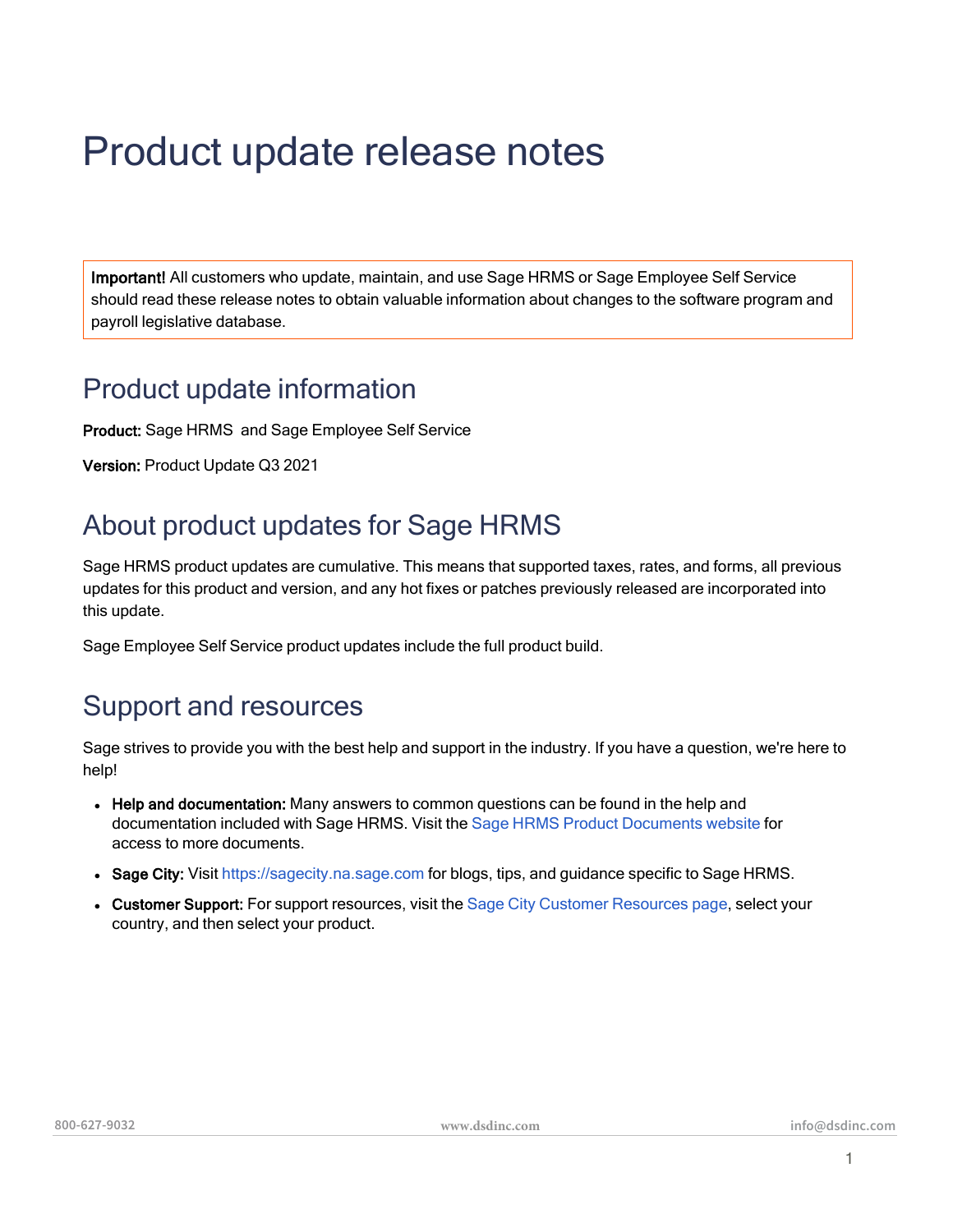# <span id="page-5-0"></span>U.S. Payroll Tax Updates

<span id="page-5-1"></span>The following federal, state, and local tax changes are included in this update.

### Federal Legislative Updates

<span id="page-5-2"></span>There are no federal legislative updates with this release.

### State and Local Legislative Updates

This section lists state and local legislative updates available with this release. If a state or locality is not listed in this section, there are currently no tax updates or product modifications for that state or locality.

Note: Sage HRMS U.S. Payroll includes some system-supported State Disability Insurance (SDI) codes, which are updated automatically (for example, with rate changes) when you install product updates. To use these codes, your SDI codes must match the system-supported codes.

If you use custom tax codes to capture SDI taxes, note the following:

- If your codes match the system-supported tax codes, you should review the tax code setup before processing payroll.
- If your codes do not match the system-supported tax codes, you can switch to using the systemsupported codes. To do this, you must deactivate your custom tax codes, and then set up the systemsupported tax codes.
- Regardless of whether or not your codes match the system-supported tax codes, you must follow your existing procedures for reporting and filing SDI taxes as custom taxes.

Information about changes to specific system-supported SDI codes is included in the sections for the related states.

### <span id="page-5-3"></span>Idaho

Effective January 1, 2021:

- Idaho withholding tables and instructions have been updated. Refer to the state publication for more details.
- $\bullet$  The supplemental withholding rate changes to 6.5%.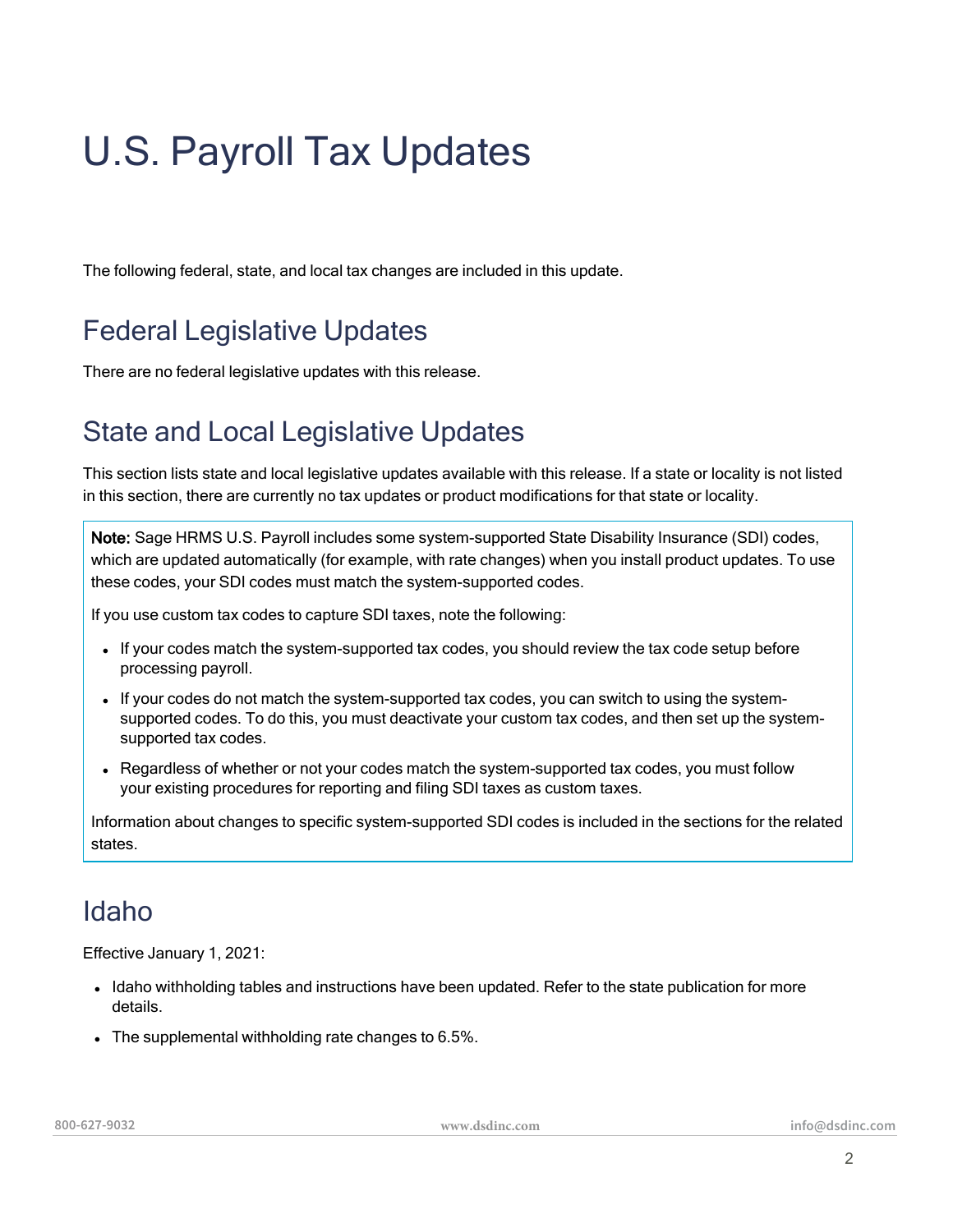### <span id="page-6-0"></span>Kansas

Kansas withholding tables and instructions have been updated, effective January 1, 2021. Refer to the state publication for more details.

### <span id="page-6-1"></span>**Kentucky**

• The following local taxes have updated rates in the supported tax tables:

| Code   | <b>Description</b>        | Rate  | <b>Effective Date</b> |
|--------|---------------------------|-------|-----------------------|
| KY0107 | Shively CT Regular IT     | 2%    | 7/1/2021              |
| KY0178 | Fort Wright CT Regular IT | 0.99% | 7/1/2021              |

• The wage base limit has been removed for the following local tax:

| Code   | <b>Description</b>       | <b>Effective Date</b> |
|--------|--------------------------|-----------------------|
| KY0012 | Park Hills CT Regular IT | 7/1/2021              |

### <span id="page-6-2"></span>New Jersey

The following local tax has an updated rate in the supported tax tables:

| <b>Code</b> | <b>Description</b>                         | Rate | <b>Effective Date</b> |
|-------------|--------------------------------------------|------|-----------------------|
| NJ0002      | New York-New Jersey Waterfront Payroll Tax | 1.6% | 7/1/2021              |

### <span id="page-6-3"></span>New York

- Effective July 1, 2021:
	- New York withholding tables and instructions have been updated. Refer to the state publication for more details.
	- Supplemental withholding rates change as follows:
		- New York: 13.78%
		- City of Yonkers resident: 2.30815%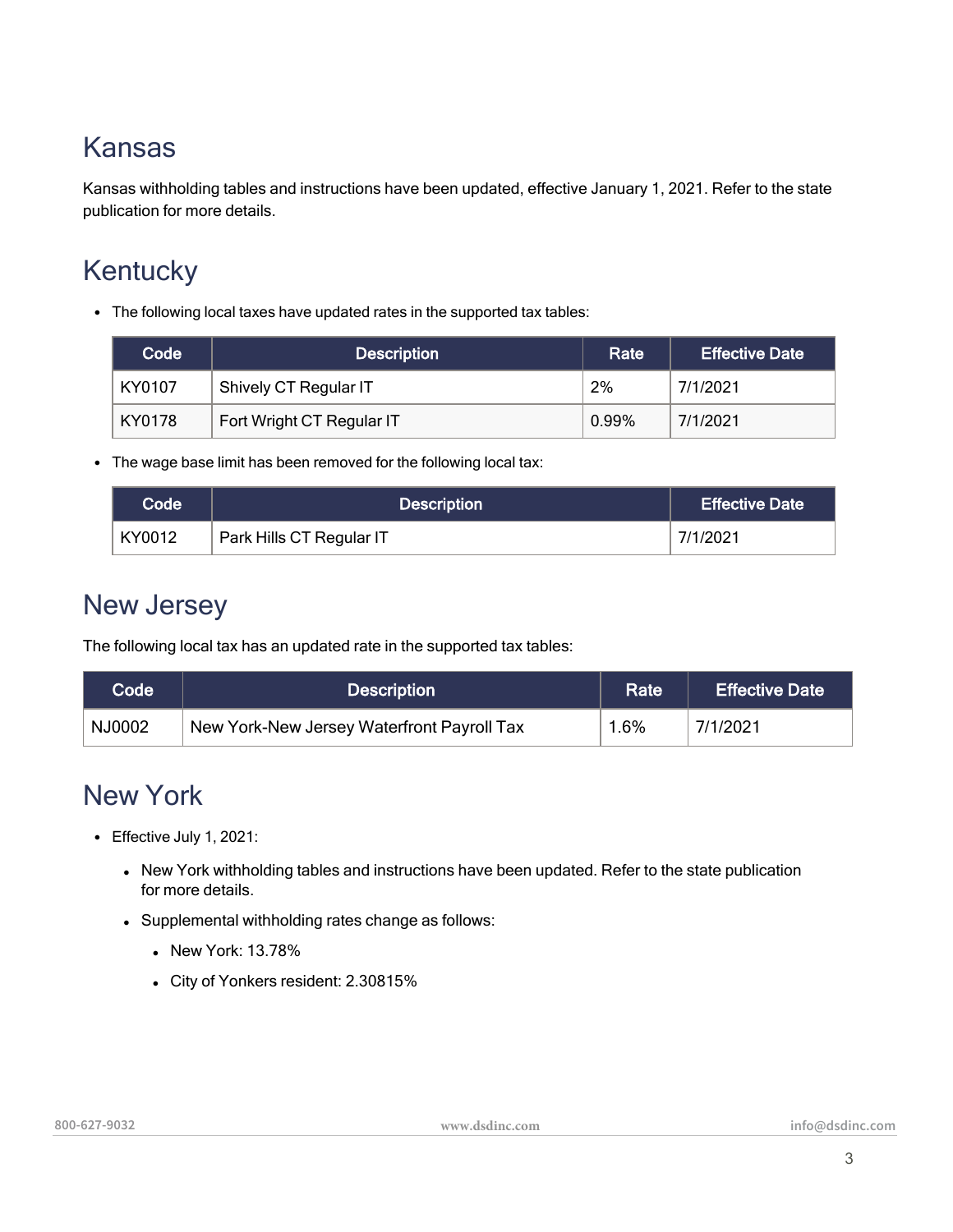• The following local tax has an updated rate in the supported tax tables:

| $\mathsf{Code}^{\mathsf{!}}$ | <b>Description</b>                         | Rate | <b>Effective Date</b> |
|------------------------------|--------------------------------------------|------|-----------------------|
| NY0008                       | New York-New Jersey Waterfront Payroll Tax | 1.6% | 7/1/2021              |

### <span id="page-7-0"></span>Ohio

- Ohio withholding tables and instructions have been updated, effective September 1, 2021. Refer to the state publication for more details.
- The following local taxes have either been added or have updated rates in the supported tax tables:

| Code   | <b>Description</b>                            | Rate  | <b>Effective Date</b> |
|--------|-----------------------------------------------|-------|-----------------------|
| OH0973 | Turtlecreek-Monroe Raceway JEDD CT Regular IT | 2%    | 1/1/2020              |
| OH1030 | West Millgrove VI Regular IT                  | 1%    | 1/1/2020              |
| OH1031 | Lytle Five Points JEDD CT Regular IT          | 1.5%  | 1/15/2006             |
| OH1032 | Yorkshire VI Regular IT                       | $1\%$ | 7/1/2021              |
| OH1033 | Jefferson TP-Whitehall JEDD CT Regular IT     | 2.5%  | 1/1/2021              |

### <span id="page-7-1"></span>Pennsylvania

• Effective June 30, 2021, the following local taxes have been expired:

| Code   | <b>Description</b>                      |
|--------|-----------------------------------------|
| PA0040 | Washington TP, Dover SD (NR) LST        |
| PA2731 | Washington TP, Dover SD (NR) Regular IT |
| PA2732 | Washington TP, Dover SD Regular IT      |

• The following local taxes have either been added or have updated rates in the supported tax tables:

| Code   | <b>Description</b>                        | Rate | <b>Effective Date</b> |
|--------|-------------------------------------------|------|-----------------------|
| PA0271 | Benson BO, Conemaugh SD (NR) LST          | \$5  | 1/1/2021              |
| PA0291 | Mechanicsville BO, Pottsville SD (NR) LST | \$52 | 1/1/2021              |
| PA1350 | Duboistown BO, S Williamsport SD (NR) LST | \$52 | 1/1/2021              |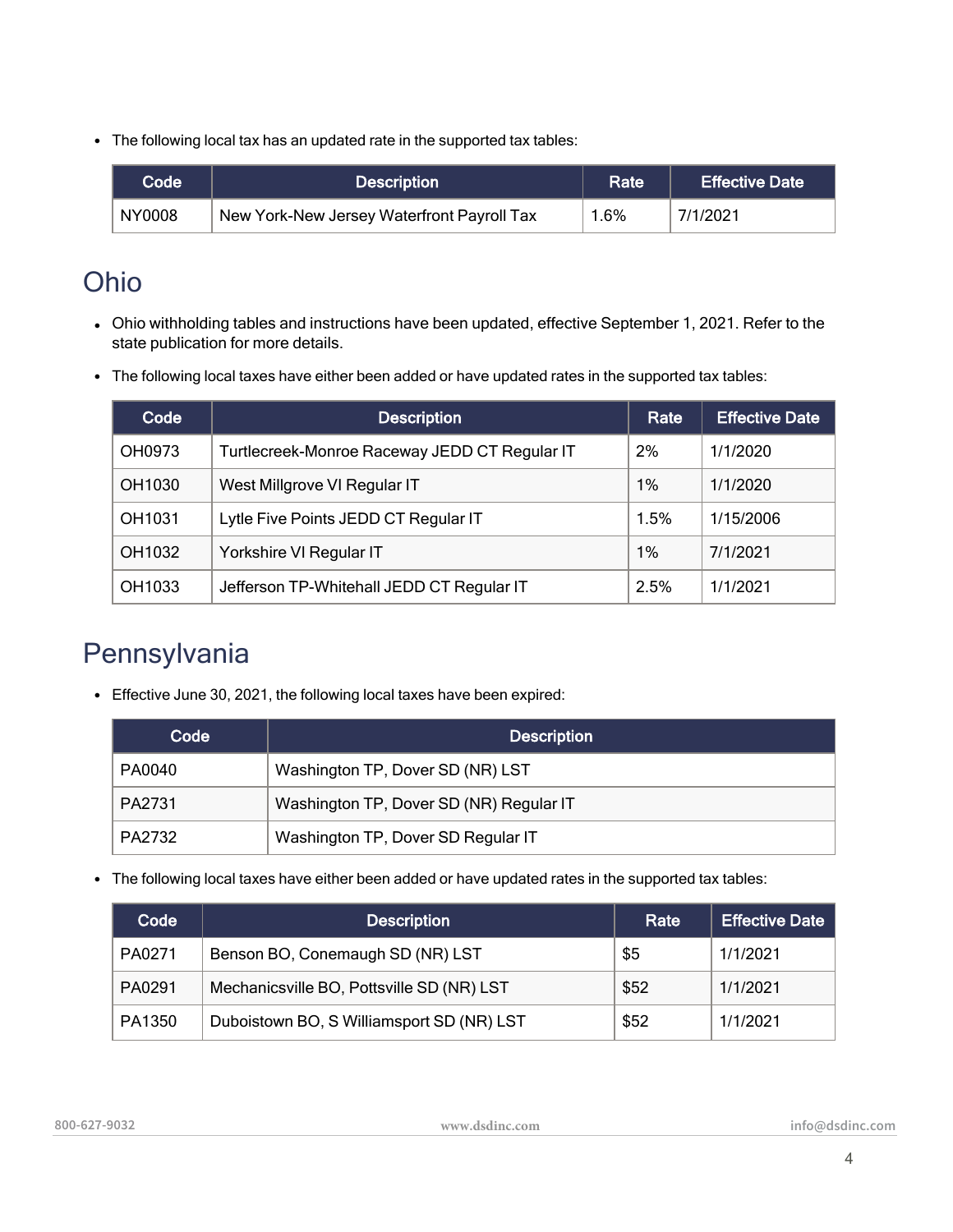| Co <sub>d</sub> | <b>Description</b>                                    | Rate    | <b>Effective Date</b> |
|-----------------|-------------------------------------------------------|---------|-----------------------|
| PA5483          | Franklin BO, Conemaugh Valley SD (NR) Regular IT      | 1%      | 7/1/2021              |
| PA5484          | Franklin BO, Conemaugh Valley SD Regular IT           | 1.1%    | 7/1/2021              |
| PA7093          | Philadelphia CT, Philadelphia City SD (NR) Regular IT | 3.4481% | 7/1/2021              |
| PA7094          | Philadelphia CT, Philadelphia City SD Regular IT      | 3.8398% | 7/1/2021              |
| PA7612          | Braddock BO, Woodland Hills SD Regular IT             | 1.5%    | 7/1/2021              |
| PA7943          | Washington TP, Northern York SD Regular IT            | 1.25%   | 7/1/2021              |
| PA7944          | Washington TP, Northern York SD (NR) Regular IT       | 1%      | 7/1/2021              |
| PA7945          | Washington TP, Northern York SD (NR) LST              | 0       | 7/1/2021              |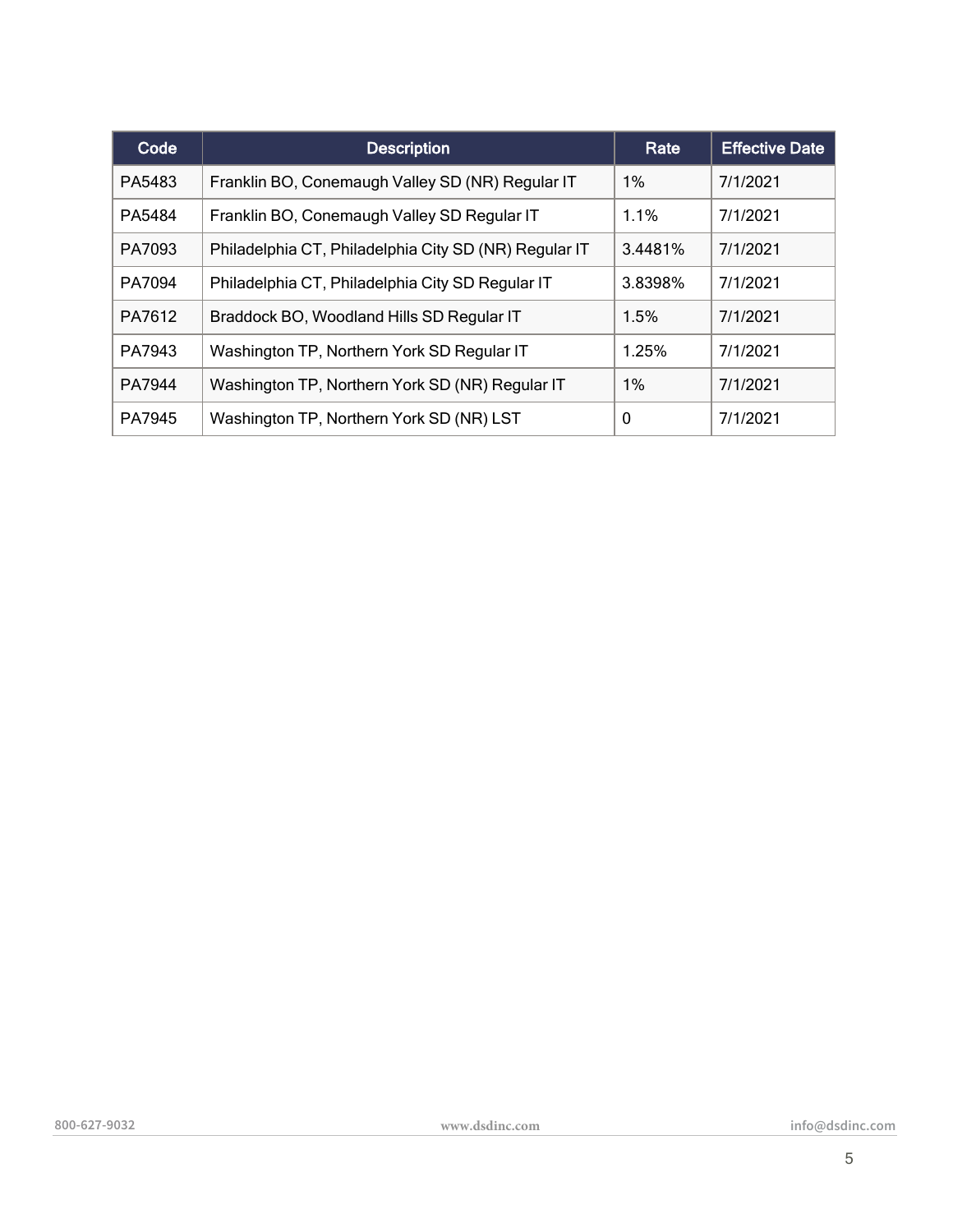# <span id="page-9-0"></span>Product updates

<span id="page-9-1"></span>The following product updates are included with this release.

### U.S. Payroll product updates

The following new features and improvements to U.S. payroll are included with this update.

#### Fix for Accrual and Current Balance reports for Leap Years

<span id="page-9-2"></span>You can now print Accrual and Current Balance reports with an Accrual Carryover Date of February 29.

### Sage HRMS product updates

The following new features and improvements to Sage HRMS are included with this update.

#### Vets 4212 Form

The Vets 4212 Form was updated to show the current year.

#### Global attachments

When there are a large number of attachments, the Global Attachments process no longer has an error.

#### Audit Trail

When the Audit Trail is enabled for the Employee Benefit file, but not the Dependent Benefits file, you no longer get an error when changing covered dependent information on an employee insurance plan.

#### Benefit plans

When a benefit plan is set up to be automatically added to eligible employees and has a number for Min Days Employed, that number is used when applicable to set the start date of that benefit plan for eligible employees.

### <span id="page-9-3"></span>Additional feature for the subscription version of Sage HRMS

The Sage HRMS Logon window now displays "Subscription" before the version number.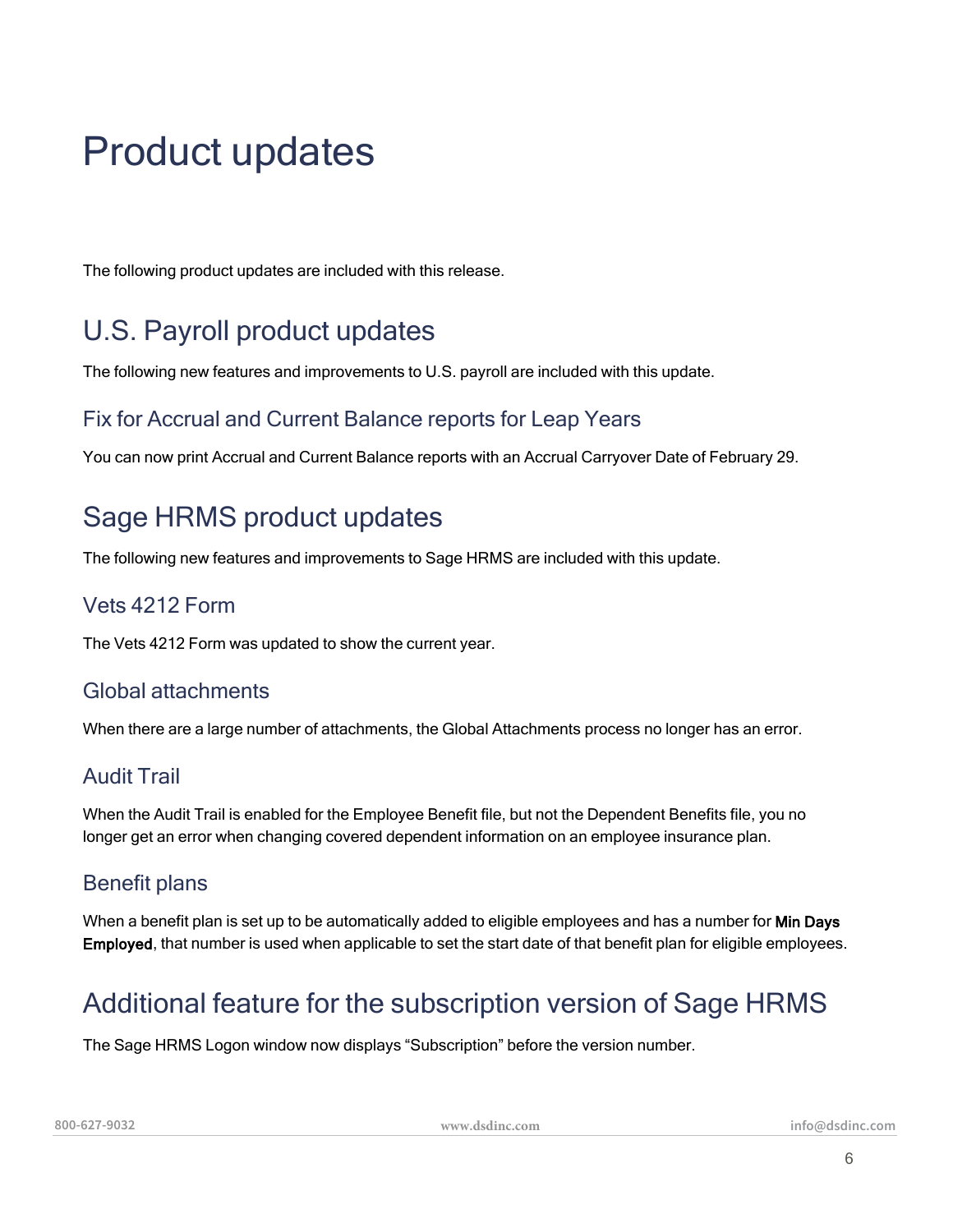### <span id="page-10-0"></span>Sage Employee Self Service product updates

There are no new features or improvements to Sage Employee Self Service, so there is no Sage Employee Self Service update for Q3 2021. The Q2 2021 Sage Employee Self Service update is compatible with both the Q2 2021 and Q3 2021 version of Sage HRMS.

### <span id="page-10-1"></span>Sage 100 Payroll Link updates

<span id="page-10-2"></span>This update does not include any new features or improvements to Sage 100 Payroll Link.

### My Workforce Analyzer updates

This update does not include any new features or improvements to My Workforce Analyzer.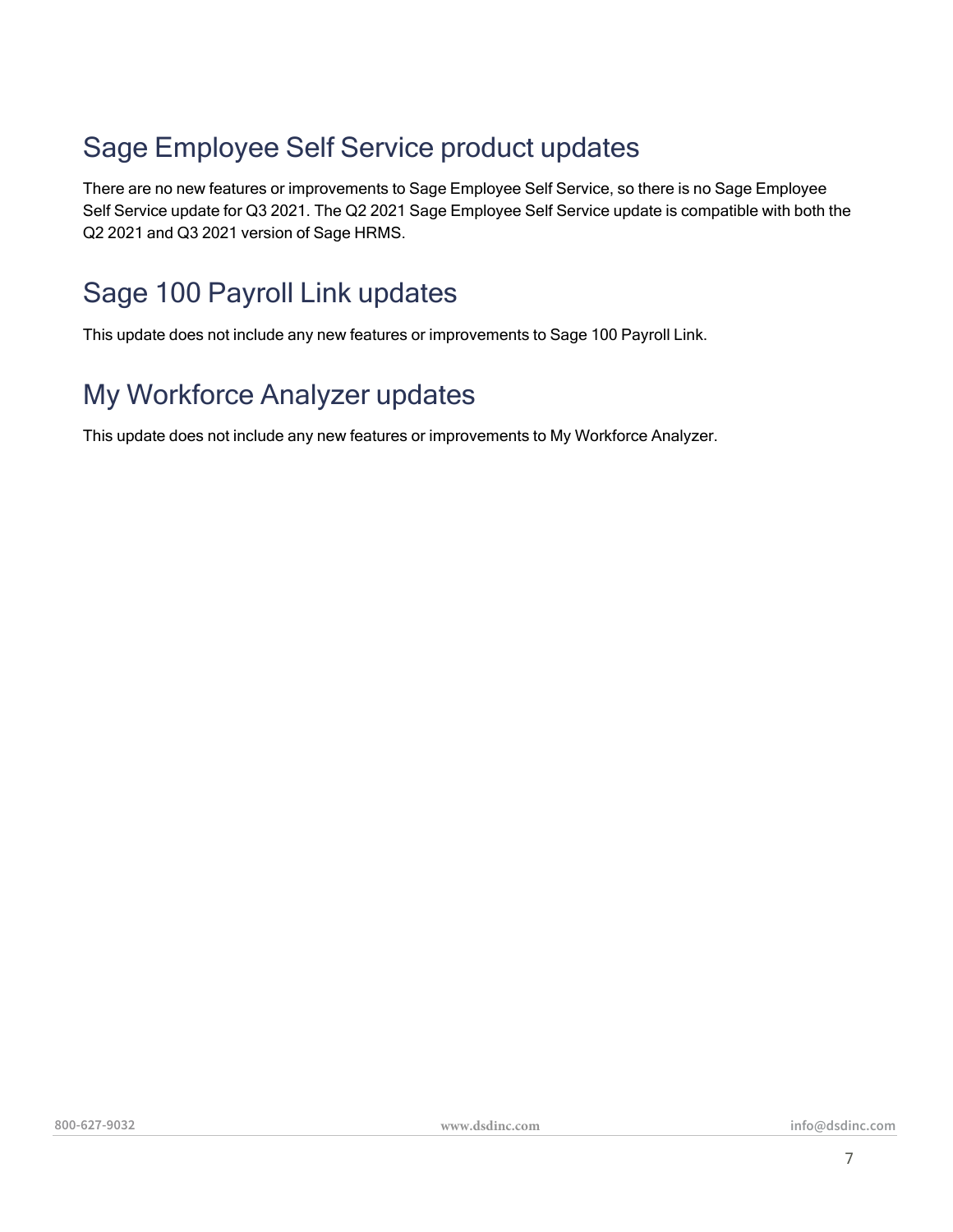# <span id="page-11-0"></span>Sage Payroll Tax Forms and eFiling by **Aatrix**

Sage Payroll Tax Forms and eFiling by Aatrix is a feature included with Sage HRMS. This functionality provides updated reports and forms at no cost and enables you to fill out and file tax forms electronically for a fee.

To begin using tax forms with Sage Payroll Tax Forms and eFiling by Aatrix, open one of the tax forms available in Payroll > Government Reports > Federal Tax Filing or State Tax Filing. You will be prompted to register your organization with Sage Payroll Tax Forms and eFiling by Aatrix. After registering, you have the option to enroll your company (or companies) in the eFiling service.

For a detailed overview and a price structure of the Sage Payroll Tax Forms and eFiling by Aatrix options, visit our website here:

<https://partner.aatrix.com/partners/sagehrms>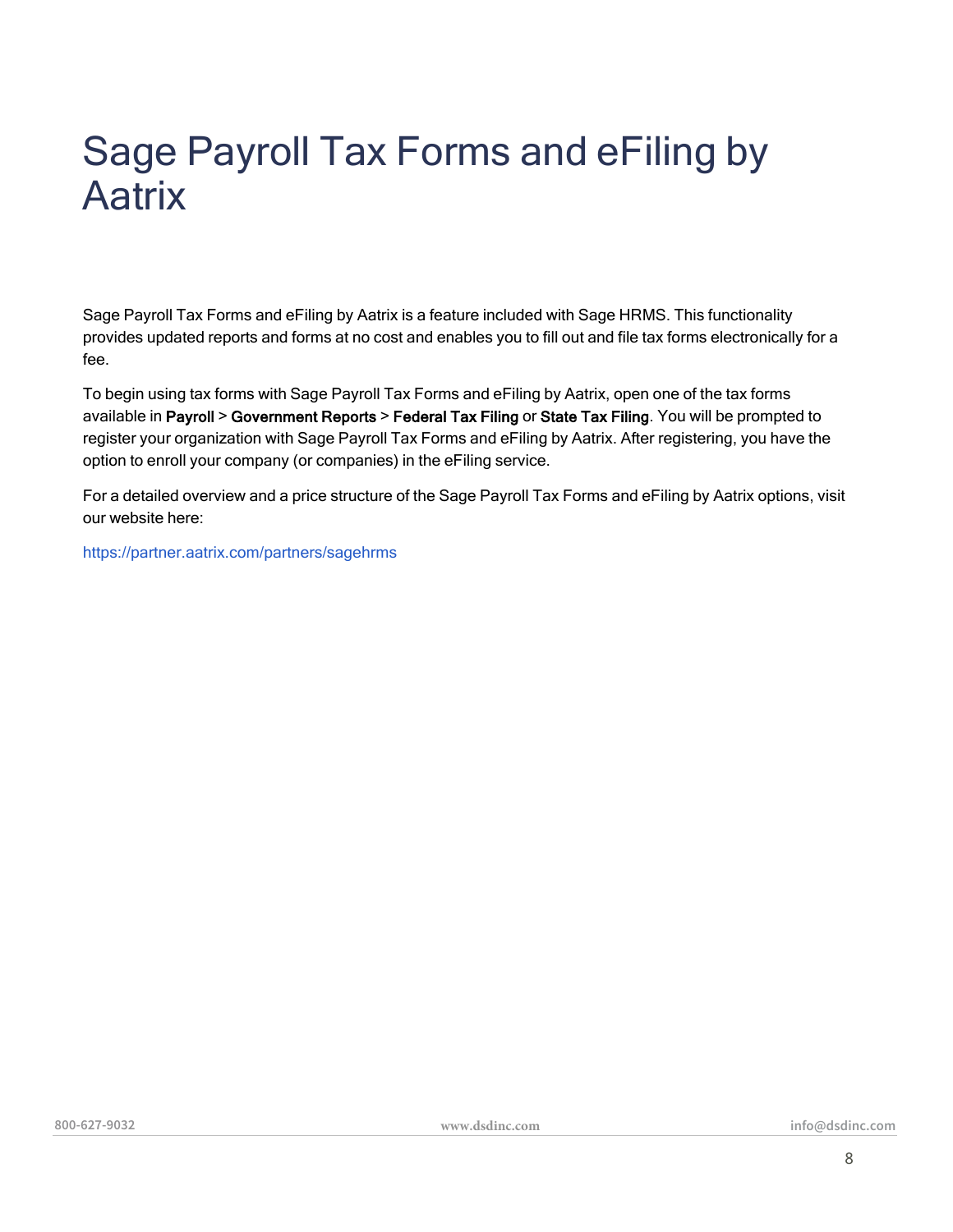# <span id="page-12-0"></span>Sage HRMS update installation instructions

Follow the instructions in this section to download, install, apply, and verify this Product Update.

#### Before you start:

- Back up your data.
- <span id="page-12-1"></span>• Make sure all users have exited the program.

### Downloading the product update

#### To download the update:

- 1. Visit the Sage Support Resources page at [https://www.sagecity.com/global-resources.](https://www.sagecity.com/global-resources?referral=dsd)
- 2. Select your Country or Region from the drop-down list.
- 3. Select Sage HRMS from the Products drop-down list.
- 4. In the Solve tile, click the Search Sage Knowledgebase link.
- 5. Click Sign In, and then sign into the site.
- 6. In the Support by product section, click Select your product, and then click more products.
- 7. Under Sage HRMS, click your product and version.
- 8. In the Latest updates section, click an update to download.
- 9. In the article, click Download Now to launch the Sage Download Manager, or click the direct download link to download the executable file.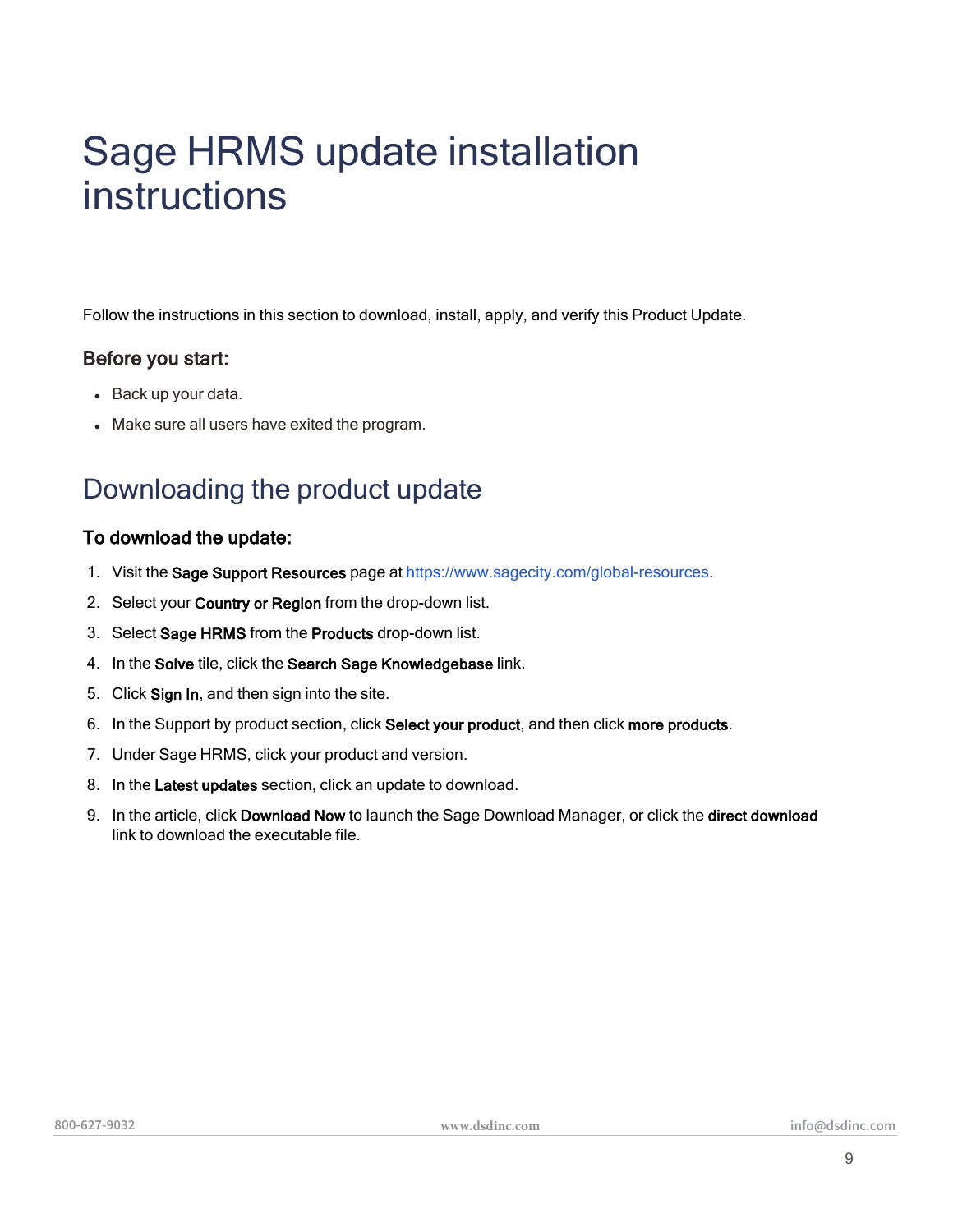### <span id="page-13-0"></span>Installing the product update

#### To install the product update:

Note: You should launch the product update on the server where Sage HRMS is installed.

- 1. To launch the installation program, right-click the Product Update file and run as administrator, or as the current user with administrator rights.
	- If applicable, make sure the Protect my computer and data from unauthorized program activity check box is **not** selected.
	- If there is no option to run as administrator, log on as an administrator, and then double-click the Product Update file.

Tip: Depending on your security system, you may need to right-click on the installation file and select Unblock.

- 2. After the InstallShield Wizard determines requirements, click Next to resume installing the Product Update.
- 3. Click Finish to finish the installation.
- 4. Click Update.
- 5. Click Yes. The system starts the installation.
- 6. Follow the instructions on the windows that follow, and then click Finish.
- 7. Open the Sage HRMS Client. A message prompts you to continue.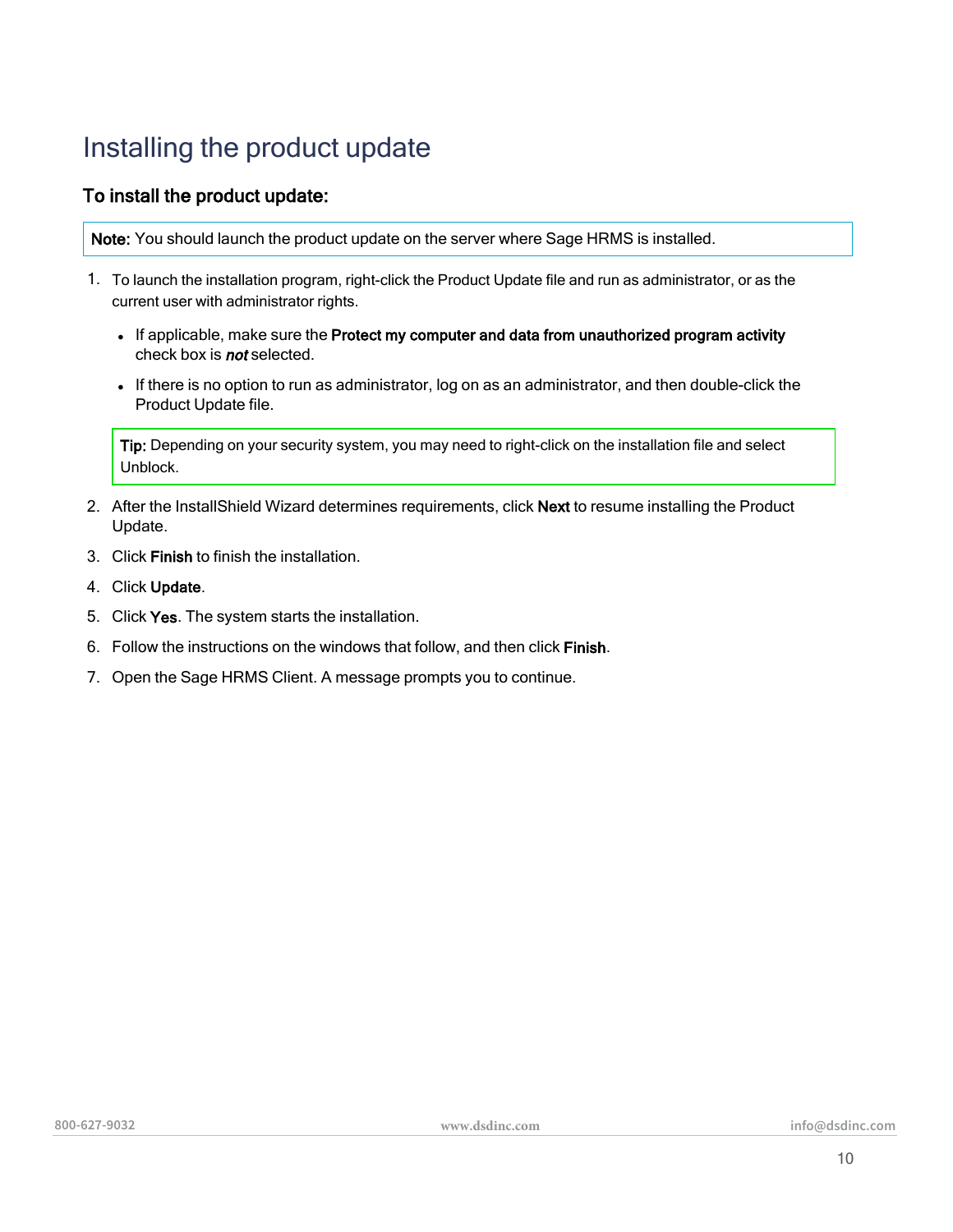### <span id="page-14-0"></span>Updating Sage HRMS client files

#### To update Sage HRMS client files:

- 1. Right-click on the Sage HRMS Client program and select Run as administrator to initiate the file update process.
- 2. Click OK to proceed and update your files.

A message displays that Sage HRMS could not detect the current version of one or more Payroll modules.

- . If you have administrator privileges, click Yes to install the Payroll modules now.
- If you do not have administrator privileges, click No, and then contact your system administrator to proceed with the installation.

When installation of the Payroll modules is complete, you may be prompted to restart Sage HRMS.

Note: If you have not already entered your Sage customer account number on the About Sage HRMS page, the first person who logs in to Sage HRMS after this product update is installed will be required to enter your Sage customer account number.

<span id="page-14-1"></span>You can review or change your customer account number in Help > About Sage HRMS.

### Verifying the product update

After the update is complete, you can confirm that the update was installed successfully by selecting Help > About Sage HRMS and verifying that the version number corresponds with the version of the update .exe file.

You can also verify the latest tax update is applied to your system by selecting Payroll > Process Payroll > Calculate Payroll and the Tax Version listed on the window should display the date: September 30, 2021.

Tip: Now is a good time to update your Sage HRMS Payroll sample data. After installing the Product Update, the next time you log in to your Sample Data, you will be prompted to update files again. Click OK to proceed and update your sample data files.